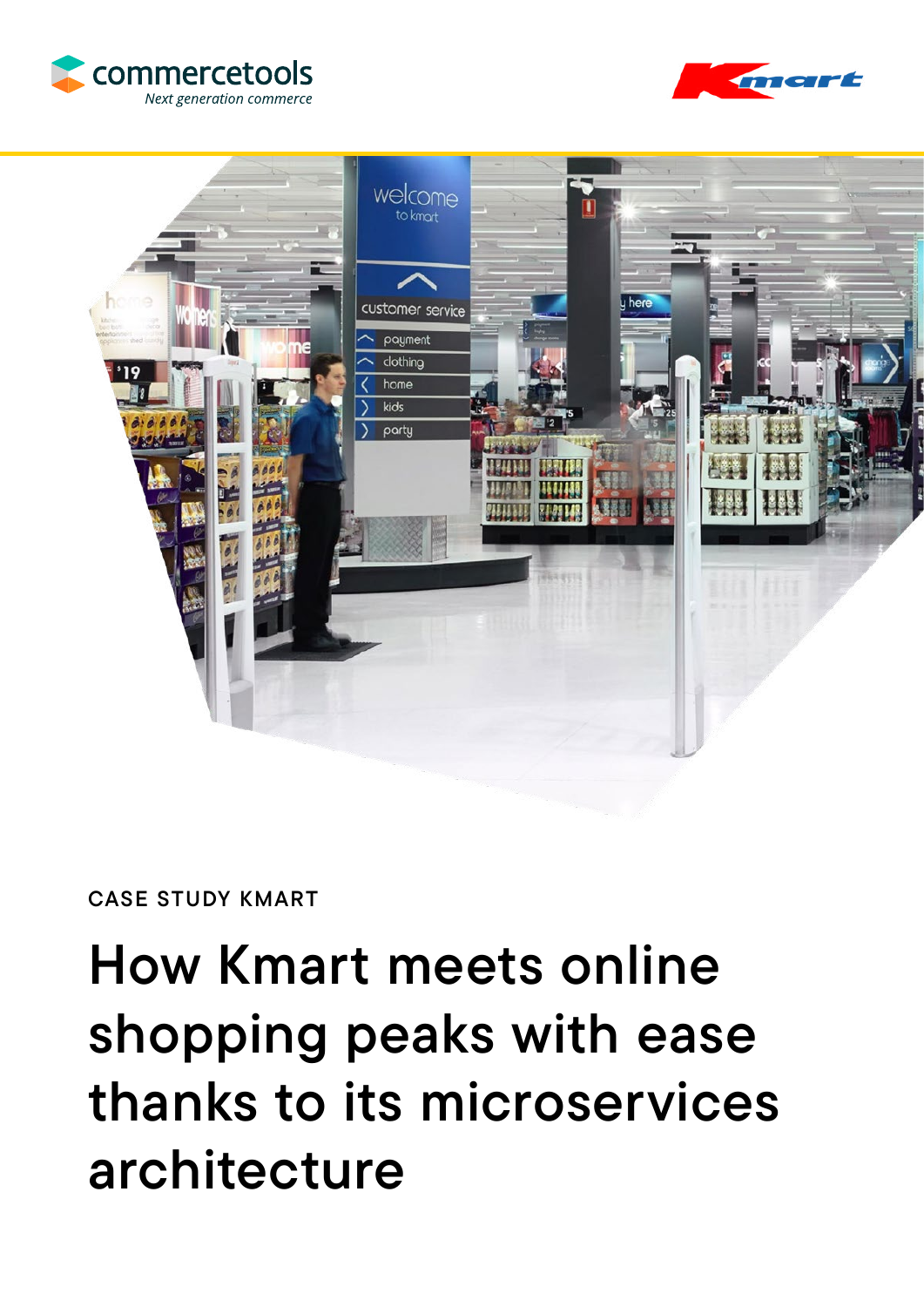

Kmart opened Australia's first discount department store in Burwood, Victoria in 1969. Today, Kmart has more than 200 stores across Australia and New Zealand and is recognized as one of the most profitable discount department stores in Australia.

The retail chain employs more than 30,000 people and has the vision to provide families with everyday products at the lowest prices.

COMPANY SIZE 7 Billion USD

MARKETS 2

**HEADQUARTERS** Mulgrave, Australia

INDUSTRY Retail

BUSINESS MODEL B2C

WORKED WITH PARTNERS Constructor.io

## The Challenge

In order to provide a better experience to their customers and support their digital strategy, Kmart needed to migrate to a platform that would deliver greater flexibility, agility, and scalability. The new platform also needed to be easy to work with, particularly when it came to integration with a hybrid microservices architecture.

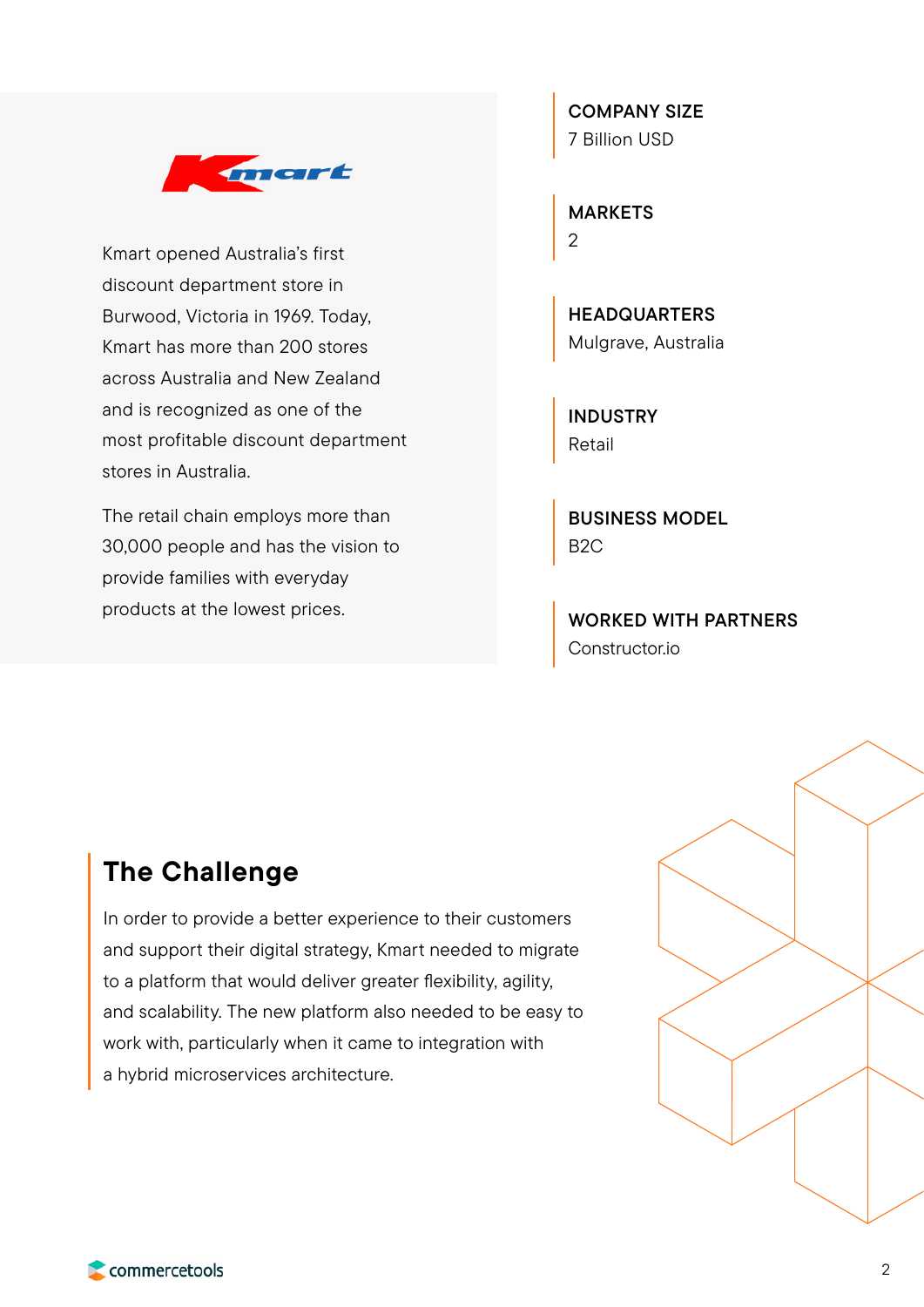

## The Solution

Kmart has embarked upon a complete migration of their commerce solution to an entirely cloud-based offering. By leveraging the serverless capabilities of their cloud partner with a composable and microservice-based architecture – all underpinned by commercetools – Kmart is quickly realizing the business benefits of their new approach to technology.

As an iconic Australian retailer recognized for its service and convenience, Kmart's combination of headless and microservices will provide it with a significant competitive advantage in the local retail market. "



VICKI MILLER GM OF DIGITAL TECHNOLOGY, KMART AUSTRALIA

# How the journey is continuing

With a number of successful internal launches of the new platform under their belt, Kmart is continuing to drive organizational and technology change to deliver a best-of-breed, future-proof, scalable approach to commerce that will enable the retailer to meet the increased demands of online shopping across Australia and New Zealand.